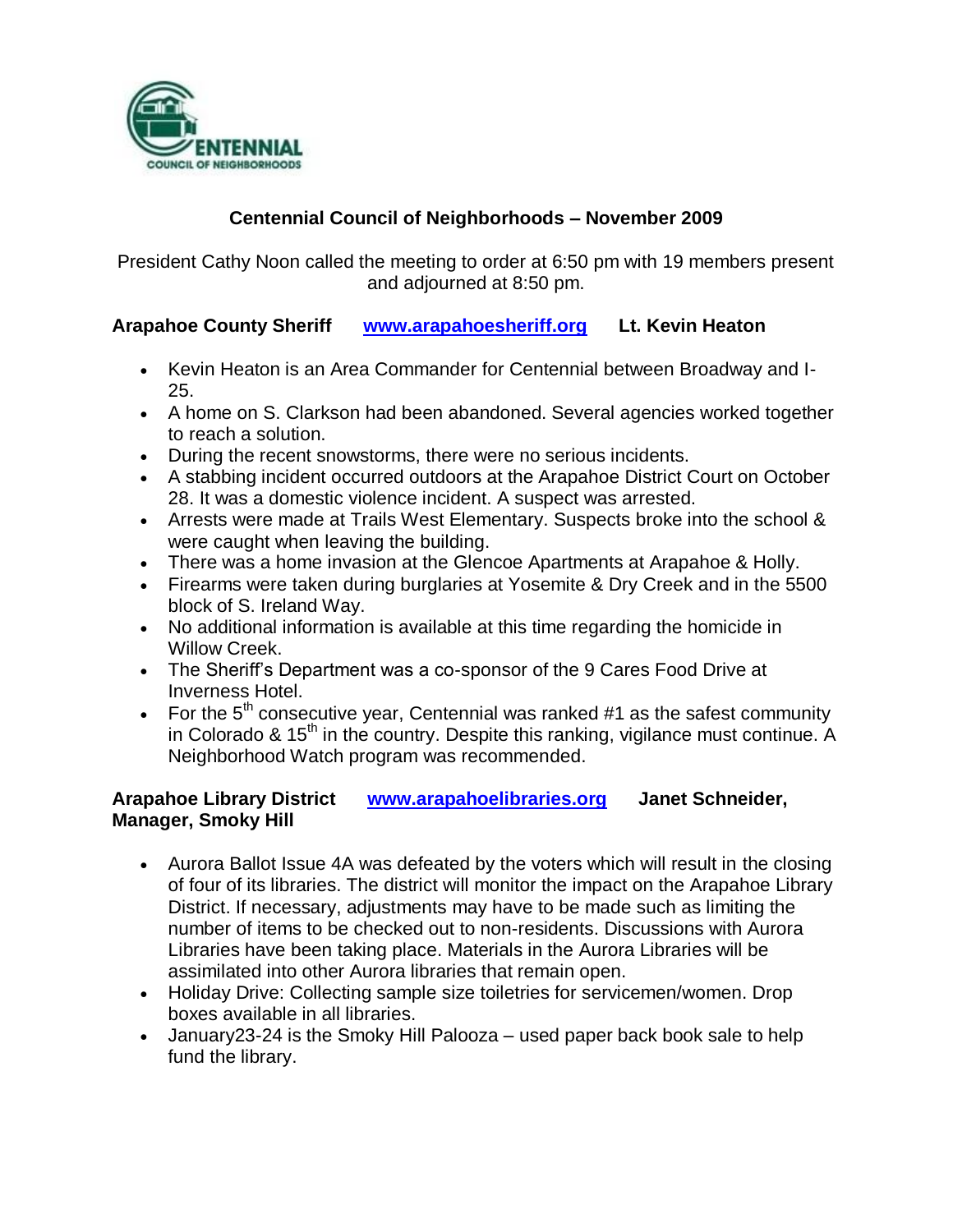### **Arapahoe Park & Rec District [www.aprd.org](http://www.aprd.org/) Delos Searle, Asst. Dist. Manager**

- Great sales on entrance fees to facilities.
- Art & Pottery Sale, December  $5<sup>th</sup>$ , 9:00 am 4:00 pm at Trails Recreation Center. Do your holiday shopping.
- The district has no plan to increase fees in the near future & there is planning for less revenue from property taxes in 2012.

### **Fire Districts Chief John Mullin, Littleton**

- Cautioned that holiday decorative lights should be safe and out of the way of pets, kids & foot traffic. Do not overload the electrical circuits. Safety information is available on the website.
- Jans Petrocheck, Littleton fireman, has served in Iraq & Afghanistan and was named 'best medic' in the army.
- On behalf of all fire chiefs, Chief Mullin thanked President Cathy Noon for her service in the community.
- **[www.cfpd.org](http://www.cfpd.org/) [www.littletongov.org](http://www.littletongov.org/) [www.parkerfire.org](http://www.parkerfire.org/)  [www.southmetro.org](http://www.southmetro.org/)**

### **South Suburban Park & Rec District [www.sspr.org](http://www.sspr.org/) Jean Ray, Community Liaison**

- Holiday Pass Sale starts on Thanksgiving Day and continues until December 31.
- Register for a free 1 hour & 15 minute individual orientation on how to use the fitness equipment, Jan. 4-28.
- Free nutrition information for your diet will be available on January 18, 23, 27 at Goodson Rec Center.
- Blood Screenings: 7 9:30 am, January 19 Lone Tree; Jan. 20 Goodson; Jan. 21 – Buck; Jan. 22 – Family Sports Center. Results are mailed to your home. Fee is \$40/person. A 12 hour fast is recommended.
- Craft Fair: 75 juried booths, Dec. 5, 9:00 am 4:00 pm at Goodson Rec Center.
- Tree recycling starts on December 26 at the Willow Spring Service Center, 7100 S. Holly. Mulch is available Monday – Friday from 7 am – 3:30 pm.
- Budget has yet to be passed. All special districts supported by property taxes are looking at a loss of revenue from property tax in 2012.

# **City of Centennial [www.centennialcolorado.com](http://www.centennialcolorado.com/) Cathy Noon**

 The adoption of the Land Development Code has been postponed until March/April. A draft zoning map will be available at the same time. All six code enforcements items of concern were pulled out and will be looked at individually. Once the Code is adopted, it will not be in effect until the zoning map is complete. Comments should go to Rita McConnell.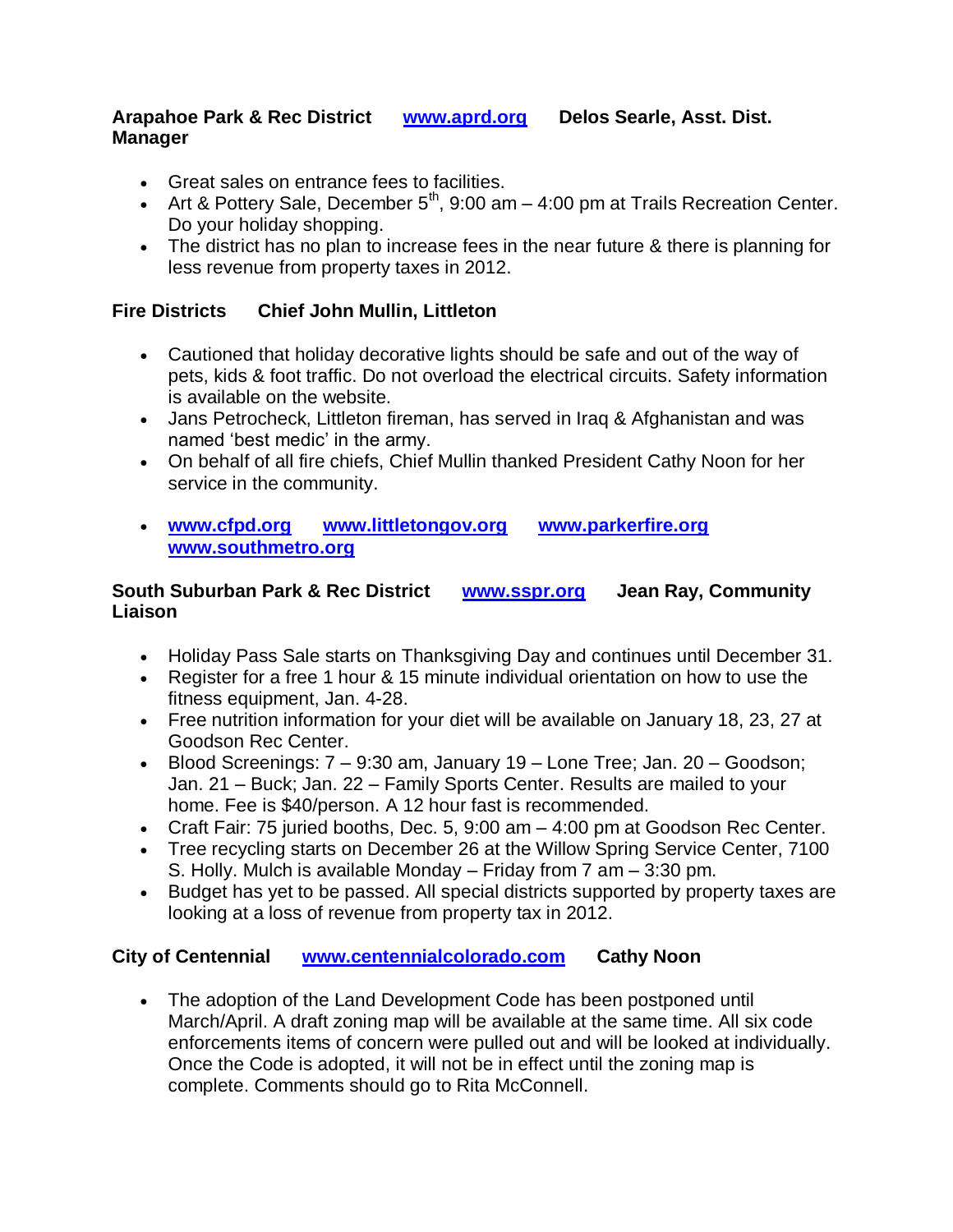# **Horse & Dog Track Expansion of Gaming (potential) Chrissy Estes Faraci**

- Chrissy Faraci, Faraci Governmental Relations, explained a bill defeated in the last legislative session regarding 'instant racing machines' or casino style gaming at horse and dog tracks. It is anticipated that it will be re-introduced in the next session. Instant racing machines (games of risk) are referred to as slot machines. Instant Racing Machines meet the constitutional definition of a 'game of risk'. Arguments in opposition include: increased law enforcement, fire protection, setbacks from schools.
- The horse racing industry favors this proposal. A group called 'Protect Our Neighborhoods' has been formed to oppose this type of proposal. A steering committee compromised of community leaders has been established & a contact network is being built. It was argued that it deserves a vote of the people.

### **CenCON Business**

#### **Cathy Noon, President, reported on the following items:**

- Signage and Wayfinding Committee has made a recommendation for a sign. It is being refined.
- A \$90,000 grant was received to replace a number of concrete bus benches
- Council approved a \$400,000 contract for the design of the Civic Center Park surrounding the City Center.
- The City has annexed Arapahoe High School., Chapel Hill Cemetery, Estancia (next to Chapparal) and Piney Creek Village (182 homes - east of Parker, south of Orchard). Properties surrounded by the city for 3 years may be annexed at will.
- For Centennial to be eligible for certain federal funds, it must have a population of 100,000 in the 2010 census. \$3000 in census 'marketing' materials has been made available to the city. HOA's may be eligible for some of those funds to place a census ad in newsletters at their regular fee.
- Citizen appointee positions are available. Be prepared to volunteer.
- Cathy Noon presented Eloise May with a gift for the library for allowing CenCON the use of the facilities.

#### **Minutes Gerry Cummins, Secretary**

• Don Doerr moved to approve the October 2009 minutes. Lynn Leader seconded the motion. Motion carried.

#### **Treasurer's Report Don Strickland, Treasurer**

| Checking<br>Previous Balance: |        | Savings<br>\$1015.94 Previous Balance: | \$2489.26 |
|-------------------------------|--------|----------------------------------------|-----------|
| Income:                       |        | 0.00 Income (Interest):                | 0.00      |
| Expenses:                     | 779.92 |                                        |           |